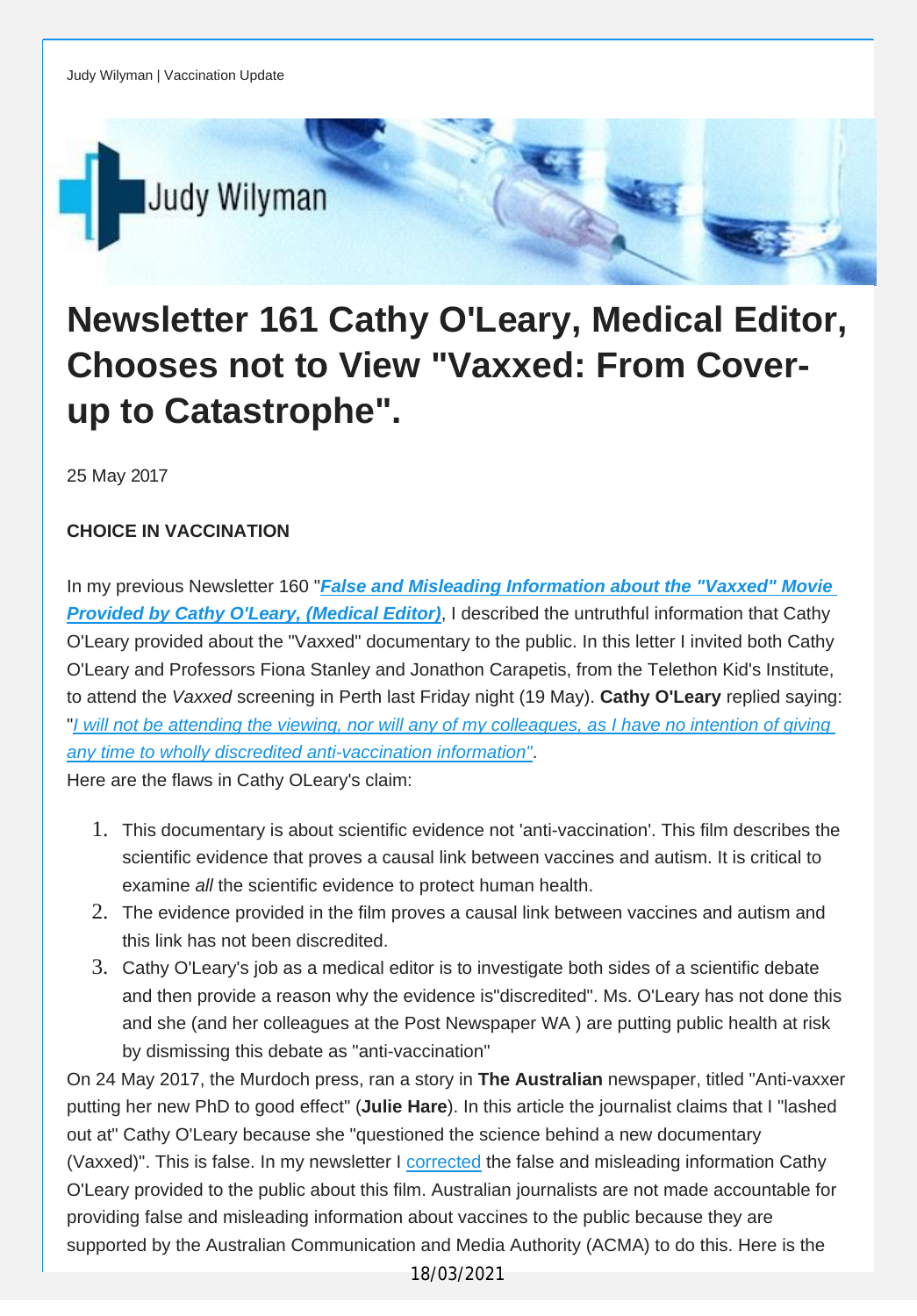[complaint](http://vaccinationdecisions.us8.list-manage.com/track/click?u=f20605fde3732e41929f4a3f2&id=c0a6d36317&e=fec8337d3c) I made to the ACMA in 2013 about journalists presenting false information about vaccines to the public and here is the reply that I received from the [ACMA](http://vaccinationdecisions.us8.list-manage1.com/track/click?u=f20605fde3732e41929f4a3f2&id=a60bfce589&e=fec8337d3c) supporting journalists to do this. This represents a danger to public health and the medical risks of vaccination are not being presented to the public in the media. These risks are described in my PhD supported by many academics and published on the [UOW website.](http://vaccinationdecisions.us8.list-manage1.com/track/click?u=f20605fde3732e41929f4a3f2&id=66395f37f1&e=fec8337d3c)

After the public screening of Vaxxed in Perth most of the mainstream media did not report on the scientific evidence presented in this documentary. Channel 10 and journalists at the West Australian and Post newspapers, chose not to attend the public screening or to report on the scientific evidence discussed in the film. Whilst channel 7 sent a journalist, she did not stay for the entire film and the interview she did before the screening, with myself and Tasha David (AVN President), was not televised.

After the screening channel 10 used the opportunity to dismiss parents concerns about the safety of vaccines. The national president of the AMA, Dr. Michael Gannon, stated that the health department was "spending a lot of time disproving the quack theories about the risks of vaccines". This statement was made by Michael Gannon because parents are requesting that the government proves that vaccines *are not causing* the 5-fold increase in chronic illness and autism that we have observed in children over the last two decades. This could be done by providing the study of vaccinated and unvaccinated children over several years to assess the health outcomes of using 16 + vaccines in infants and children. *But this basic scientific study has never been done.* Here is [Peter McIntyre](http://vaccinationdecisions.us8.list-manage.com/track/click?u=f20605fde3732e41929f4a3f2&id=b9fbb42d92&e=fec8337d3c), director of the government NCIRS since 2004, stating this fact and here is [Dr Paul Offit](http://vaccinationdecisions.us8.list-manage.com/track/click?u=f20605fde3732e41929f4a3f2&id=e362415f70&e=fec8337d3c) stating that there is no study that proves that vaccines *do not cause* autism. The link between vaccines and autism cannot be discredited *without this study*. Here is the [evidence](http://vaccinationdecisions.us8.list-manage.com/track/click?u=f20605fde3732e41929f4a3f2&id=198ea1596f&e=fec8337d3c) that links vaccines as the most likely cause of the epidemic of autism.

In October 2015, prior to the introduction of the *No Jab No Pay* legislation the top Australian public health officials would not attend a public forum at the University of Technology Sydney [\(UTS\)](http://vaccinationdecisions.us8.list-manage1.com/track/click?u=f20605fde3732e41929f4a3f2&id=8942b7affa&e=fec8337d3c) to present the case for coercive vaccination policies - and coercive vaccination policies were implemented without public or academic debate three months later in January 2016. These policies are not evidence-based and the pharmaceutical companies are influencing government public health policy through **[lobbying and donations.](http://vaccinationdecisions.us8.list-manage2.com/track/click?u=f20605fde3732e41929f4a3f2&id=f7ac57683b&e=fec8337d3c)** 

It is time for the public to have a voice on these policies as our human right to bodily integrity is being removed with coercive vaccination legislation. This Sunday 28 May VACCINATION [CHOICE RALLIES](http://vaccinationdecisions.us8.list-manage.com/track/click?u=f20605fde3732e41929f4a3f2&id=7da2373b82&e=fec8337d3c) will be held in all the major cities around Australia. Please support these rallies and fight for you right to informed consent for all medical interventions.

## Dr. Judy Wilyman

Bachelor of Science, University of NSW Diploma of Education (Science), University of Wollongong Master of Science (Population Health), Faculty of Health Sciences, University of Wollongong. PhD in [The Science and Politics of the Australian Government's Vaccination Program](http://vaccinationdecisions.us8.list-manage.com/track/click?u=f20605fde3732e41929f4a3f2&id=bb21108461&e=fec8337d3c), UOW School of Social Science, Media and Communication (re-named the School of Humanities and Social Inquiry in 2014).